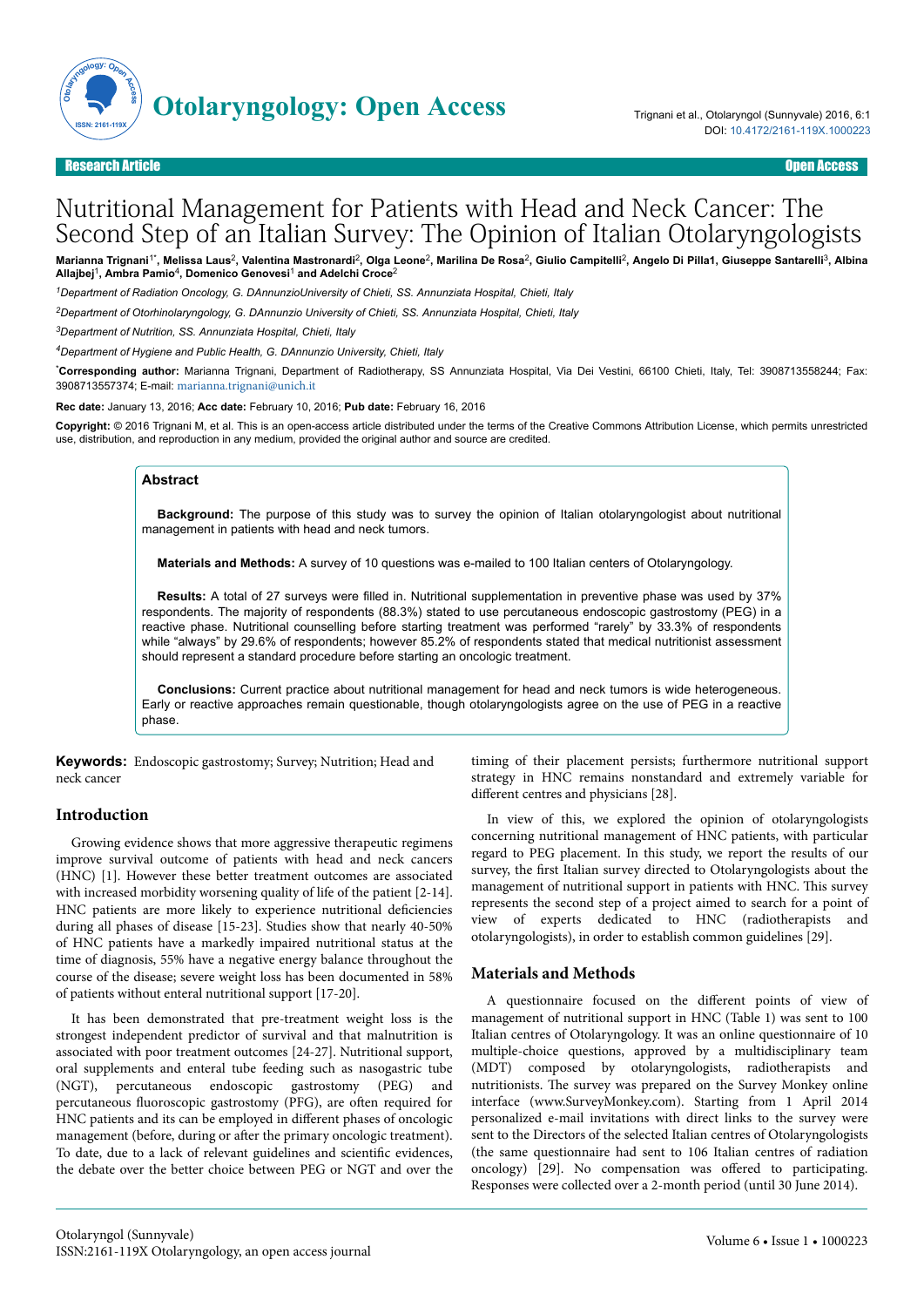**Citation:** Trignani M, Laus M, Mastronardi V, Leone O, De Rosa M, et al. (2016) Nutritional Management for Patients with Head and Neck Cancer: The Second Step of an Italian Survey: The Opinion of Italian Otolaryngologists. Otolaryngol (Sunnyvale) 6: 223. doi: 10.4172/2161-119X.1000223

#### Page 2 of 4

We performed a descriptive analysis consisting in frequencies and percentage automatically calculated by Survey-Monkey; in addition one sample Chi-squared test was performed to determine the difference in frequency respect to uniform distribution a priori hypothesized.

## **Results**

A total of 27 of 100 questionnaires (27%) sent to Italian centres of Otolaryngology were filled in, respondents answered all questions. Most otolaryngologists' respondents (66.7%) affirmed to treat less than 10 HNC patients per month. Нe three sites most frequently treated were: larynx (51.9%), oropharynx (29.6%) and oral cavity (22.2%). Нe majority of otolaryngologists respondents (33.3%) claimed to rarely make the nutritional counselling before surgery and 29.6% claimed to always make the nutritional counselling (p=0.535). While 29.6% of

respondents do not use any nutritional supplement before surgical treatment, most respondents (37%) affirmed to use "other" nutritional supplements such as oral supplements and parenteral administration of nutrients (p=0.161). About the question "when do you use PEG?" 11.1% of the otolaryngologists respondents reported to place PEG in a prophylactic way, while 88.9% in a reactive phase; 92.6% of otolaryngologists said that PEG before starting treatment should not be a standard procedure (p<0.001). Tumor stage and site were considered as criteria for placement of PEG by 85.2% of otolaryngologists respondents (p<0.001). About nutritional counseling, 85.2% otolaryngologists stated that medical nutritionist assessment before starting an oncologic treatment should represent a standard procedure (p<0.001). At today it is assumed that a multidisciplinary approach is necessary for a proper nutritional management of HNC and in reference to this, 92.6% Otolaryngologists said to evaluate patients with HNC within a MDT.

| <b>Questionnaire</b>                                                                                                                 | A <sub>1</sub>        | A2                | A3                   | A4                       |
|--------------------------------------------------------------------------------------------------------------------------------------|-----------------------|-------------------|----------------------|--------------------------|
| 1. How many patients with H&N cancers are monthly treated in your department?                                                        | < 10                  | 20-Oct            | >20                  | $\overline{\phantom{a}}$ |
| 2. What is the site most frequently treated?                                                                                         | Larynx                | Oral cavity       | Oropharynx           | Other                    |
| 3. What is the second site most frequently treated?                                                                                  | Larynx                | Oral cavity       | Oropharynx           | Other                    |
| 4. Do you perform nutritional counseling before starting surgical treatment?                                                         | Rarely                | Never             | Always               | Almost<br>always         |
| 5. Which is the preferred route for prophylactic administration of nutritional supplements in patients<br>with head and neck region? | Not use               | NG tube           | PEG                  | Other                    |
| 6. In your experience, what are the criteria for PEG placement?                                                                      | Stage                 | Site              | Stage<br>and<br>Site | Other                    |
| 7. When do you use PEG?                                                                                                              | Prophylactic<br>phase | Reactive<br>phase |                      |                          |
| 8. In your opinion, prophylactic PEG placement should be a standard procedure?                                                       | Yes                   | <b>No</b>         |                      | ٠                        |
| 9. In your opinion, nutritional counseling before starting surgical treatment should be a standard<br>procedure?                     | Yes                   | No                |                      |                          |
| 10. Do you work within a multidisciplinary team?                                                                                     | Yes                   | <b>No</b>         | Other                |                          |
| A: Answer                                                                                                                            |                       |                   |                      |                          |

## Table 1: Questionnaire.

## **Discussion**

Nutritional management is one of the most important problems in HNC patients. Several factors affect nutritional status in these patients during all phases of disease: locally advanced disease at diagnosis, anatomic location of the tumor mass, low socioeconomic status, older age, tobacco and excessive alcohol intake, treatments performed on primary tumor [15,16,21-23,30-34]. Studies show that nearly 40-50% of HNC patients have a markedly impaired nutritional status at the time of diagnosis [17,18]. Severe weight loss has been documented in 58% of patients without enteral nutritional support and it has been shown that 55% of patients could experience an additional 10% or more weight loss during both radiation therapy and chemotherapy [20,35-36]. It was demonstrated by several authors that malnutrition is associated with poor treatment outcomes, in terms of surgical site infections, wound dehiscence, morbidity, cancer recurrence, mortality and quality of life [26,27] therefore it is very important to prevent, to recognize and to treat malnutrition in an early phase of HNC treatment.

Initial nutritional intervention often involves food enrichment and oral nutrition supplements and there are several enteral feeding strategies, such as NGT, PEG and PFG, used to improve the nutritional status of patients, but up till now there has been no consistent evidence about which method is the optimal one [30,33,37,38]. NGT and PEG are the preferred strategies for enteral support, both of them have been demonstrated to be effective in achieving nutritional intake in HNC patients undergoing radiation therapy or concurrent radiochemotherapy [37,39,40]. NGT is easy to place but poorly tolerated for prolonged periods of feeding, because it is associated with frequent ulceration, esophageal reflux and general discomfort; however PEG is better tolerated, with a lower rate of acute complications if compared with other tubes, and quality of life is potentially improved [41]. The debate over the use of PEG and NGT in HNC patients is still open and it involves considerations about modality and timing of tube feeding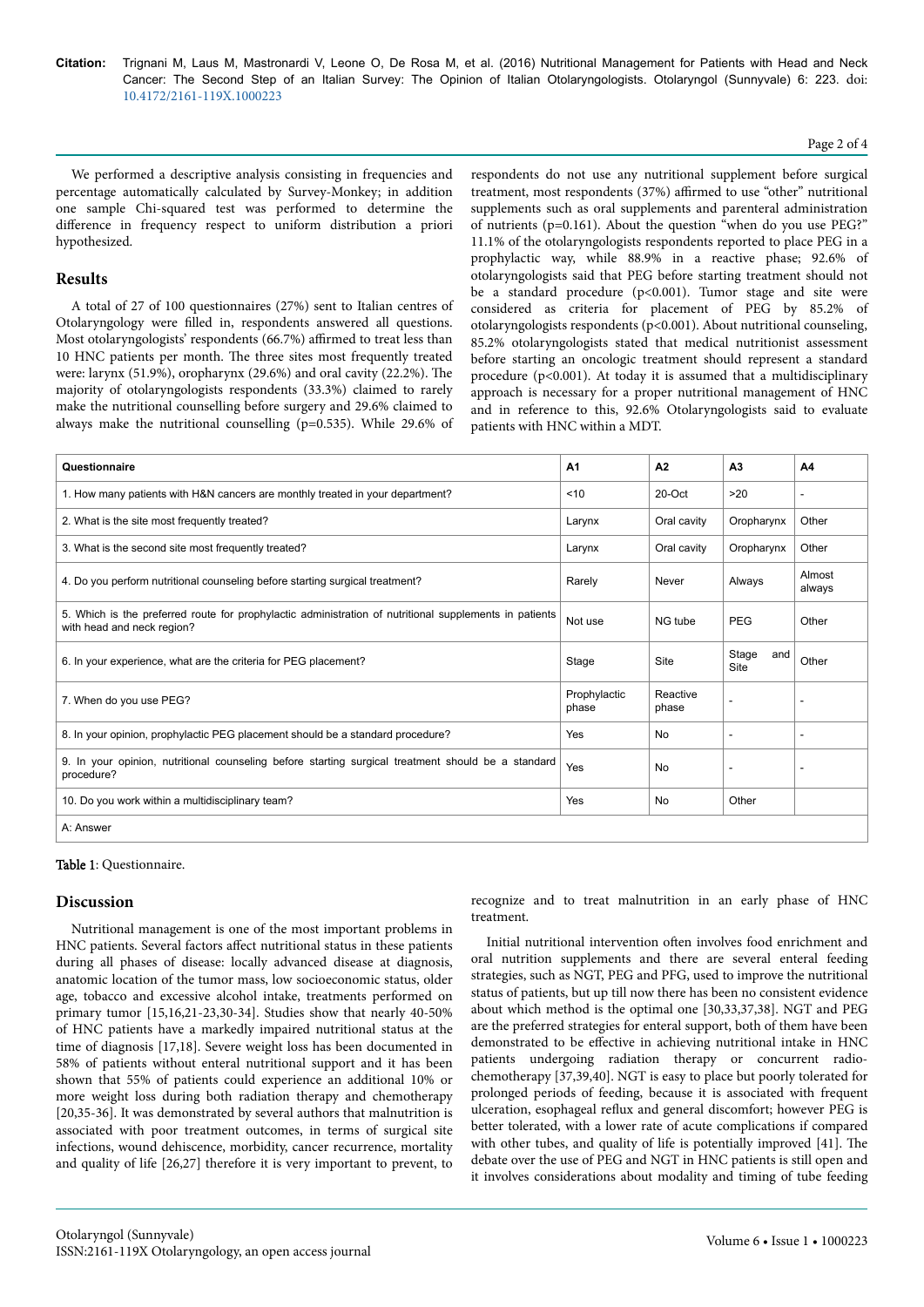**Citation:** Trignani M, Laus M, Mastronardi V, Leone O, De Rosa M, et al. (2016) Nutritional Management for Patients with Head and Neck Cancer: The Second Step of an Italian Survey: The Opinion of Italian Otolaryngologists. Otolaryngol (Sunnyvale) 6: 223. doi: 10.4172/2161-119X.1000223

Page 3 of 4

positioning, particularly in patients whose nutritional status is intact [31,32,34,37,39,42]. Furthermore, best practice nutrition management guidelines recommend that specialized nutritionist should be part of the MDT, together with surgeon, radiotherapist and oncologist.

This survey showed the opinions of Italian otolaryngologists regarding the role of nutritional supplementation and early placement of PEG in HNC patients. 27 out of 100 Italian Centres of otolaryngology responded to the survey, showing a poor response rate (27%) but coherent with rates recorded in other similar investigations with otolaryngologists [43,44]. Нe majority of Italian otolaryngology centres rarely perform nutritional counselling (33.3%) and do not use preventive nutritional supplements (29.6%), but we found no statistically significant differences in these recorded responses (p=0.535). Otolaryngologists agree with placing PEG in reactive phase (88.9%), in fact only 11.1% of otolaryngologists place PEG in prophylactic phase ( $p$ <0.001). Indeed 92.6 % of physicians affirmed that the placement of PEG before starting treatment should not be a standard procedure, confirming their common clinical practice (p<0.001). Dedicated MDT, in Italy, represents a consolidated reality (92.6% of the interviewed otolaryngologists reported to work within a MDT) and 85.2% of otolaryngologists interviewed consider that medical nutritionist assessment before starting treatment should represent a standard procedure, but only 29.6% declared to perform it always, suggesting that medical nutritionist is not steady part of the MDT. This latter result appeared to be statistically significant ( $p<0.001$ ). This survey showed results partially conflicting in respect to the best practice management guidelines recommending the nutritionist within a dedicated MDT, while it is in agreement with other evidences in relation to the enteral feeding (both about type and timing of placement) [28].

Despite this study showed that the nutritionist is a ghost figure, the importance of nutritional evaluation in clinical practice is largely demonstrated and several authors observed a smaller weight loss, a better nutritional status and global quality of life in HNC patients when an intensive nutritional counselling is performed [45-50]. Regarding enteral nutrition, 92.6% of Italian otolaryngologists believes that prophylactic feeding should not represent a standard procedure, in agreement with a great part of literature, showing consensus that prophylactic feeding doesn't give benefits on nutritional or therapeutic outcomes if compared to reactive feeding. Нe present survey has as major limitation, namely the low participation rate. As in other surveys addressed to surgeons, response rates are often unsatisfying; however, in our opinion, this failing result is a starting point to encourage otolaryngologists discuss and share their practice using tools such as surveys, as well. We do not claim to provide recommendations nor strong scientific evidence from this survey, but it is clear that there is no uniformity in the nutritional management of HNC; furthermore, personal opinion and clinical experience often affect decision making more than recommendation and guidelines. Further researches are required in order to establish the optional nutritional approach and standard guideline for a common nutrition management in HNC patients. Finally, we believe that participation in the surveys should be encouraged in order to better use the information that this tool can provide.

## **References**

1. [Forastiere AA, Trotti A \(1999\) Radiotherapy and concurrent](http://www.ncbi.nlm.nih.gov/pubmed/10601369) [chemotherapy: a strategy that improves locoregional control and survival](http://www.ncbi.nlm.nih.gov/pubmed/10601369) [in oropharyngeal cancer. J Natl Cancer Inst 91: 2065-2066.](http://www.ncbi.nlm.nih.gov/pubmed/10601369)

- 2. [Trotti A \(2000\) Toxicity in head and neck cancer: a review of trends and](http://www.ncbi.nlm.nih.gov/pubmed/10758302) [issues. Int J Radiat Oncol Biol Phys 47: 1-12.](http://www.ncbi.nlm.nih.gov/pubmed/10758302)
- 3. [Logemann JA, Pauloski BR, Rademaker AW, Lazarus CL, Gaziano J, et al.](http://www.ncbi.nlm.nih.gov/pubmed/17786992) [\(2008\) Swallowing disorders in the](http://www.ncbi.nlm.nih.gov/pubmed/17786992) first year after radiation and [chemoradiation. Head Neck 30: 148-158.](http://www.ncbi.nlm.nih.gov/pubmed/17786992)
- 4. [Bonner JA, Harari PM, Giralt J, Azarnia N, Shin DM, et al. \(2006\)](http://www.ncbi.nlm.nih.gov/pubmed/16467544) [Radiotherapy plus cetuximab for squamous-cell carcinoma of the head](http://www.ncbi.nlm.nih.gov/pubmed/16467544) [and neck. N Engl J Med 354: 567-578.](http://www.ncbi.nlm.nih.gov/pubmed/16467544)
- 5. [Mendenhall WM, Parsons JT \(1998\) Altered fractionation in radiation](http://www.ncbi.nlm.nih.gov/pubmed/9844620) [therapy for squamous-cell carcinoma of the head and neck. Cancer Invest](http://www.ncbi.nlm.nih.gov/pubmed/9844620) [16: 594-603.](http://www.ncbi.nlm.nih.gov/pubmed/9844620)
- 6. [Parsons JT, Mendenhall WM, Cassisi NJ, Isaacs JH Jr, Million RR \(1988\)](http://www.ncbi.nlm.nih.gov/pubmed/3350719) [Hyperfractionation for head and neck cancer. Int J Radiat Oncol Biol](http://www.ncbi.nlm.nih.gov/pubmed/3350719) [Phys 14: 649-658.](http://www.ncbi.nlm.nih.gov/pubmed/3350719)
- 7. [Garden AS, Asper JA, Morrison WH, Schechter NR, Glisson BS, et al.](http://www.ncbi.nlm.nih.gov/pubmed/15022283) [\(2004\) Is concurrent chemoradiation the treatment of choice for all](http://www.ncbi.nlm.nih.gov/pubmed/15022283) [patients with Stage III or IV head and neck carcinoma? Cancer 100:](http://www.ncbi.nlm.nih.gov/pubmed/15022283) [1171-1178.](http://www.ncbi.nlm.nih.gov/pubmed/15022283)
- 8. [Cohen EE, Lingen MW, Vokes EE \(2004\)](http://www.ncbi.nlm.nih.gov/pubmed/15117998) Нe expanding role of systemic [therapy in head and neck cancer. J Clin Oncol 22: 1743-1752.](http://www.ncbi.nlm.nih.gov/pubmed/15117998)
- 9. [Brizel DM, Albers ME, Fisher SR, Scher RL, Richtsmeier WJ, et al. \(1998\)](http://www.ncbi.nlm.nih.gov/pubmed/9632446) [Hyperfractionated irradiation with or without concurrent chemotherapy](http://www.ncbi.nlm.nih.gov/pubmed/9632446) [for locally advanced head and neck cancer. N Engl J Med 338: 1798-1804.](http://www.ncbi.nlm.nih.gov/pubmed/9632446)
- [Pignon JP, Bourhis J, Domenge C, Designé L \(2000\) Chemotherapy added](http://www.ncbi.nlm.nih.gov/pubmed/10768432) [to locoregional treatment for head and neck squamous-cell carcinoma:](http://www.ncbi.nlm.nih.gov/pubmed/10768432) [three meta-analyses of updated individual data. MACH-NC](http://www.ncbi.nlm.nih.gov/pubmed/10768432) [Collaborative Group. Meta-Analysis of Chemotherapy on Head and Neck](http://www.ncbi.nlm.nih.gov/pubmed/10768432) [Cancer. Lancet 355: 949-955.](http://www.ncbi.nlm.nih.gov/pubmed/10768432)
- 11. [Fu KK, Pajak TF, Trotti A, Jones CU, Spencer SA, et al. \(2000\) A radiation](http://www.ncbi.nlm.nih.gov/pubmed/10924966) [therapy oncology group \(RTOG\) phase III randomized study to compare](http://www.ncbi.nlm.nih.gov/pubmed/10924966) [hyperfractionation and two variants of accelerated fractionation to](http://www.ncbi.nlm.nih.gov/pubmed/10924966) [standard fractionation radiotherapy for head and neck squamous cell](http://www.ncbi.nlm.nih.gov/pubmed/10924966) carcinomas: first [report of RTOG 9003. Int J Radiat Oncol Biol Phys 48:](http://www.ncbi.nlm.nih.gov/pubmed/10924966) [7-16.](http://www.ncbi.nlm.nih.gov/pubmed/10924966)
- 12. [Bernier J, Domenge C, Ozsahin M, Matuszewska K, Lefèbvre JL, et al.](http://www.ncbi.nlm.nih.gov/pubmed/15128894) [\(2004\) Postoperative irradiation with or without concomitant](http://www.ncbi.nlm.nih.gov/pubmed/15128894) [chemotherapy for locally advanced head and neck cancer. N Engl J Med](http://www.ncbi.nlm.nih.gov/pubmed/15128894) [350: 1945-1952.](http://www.ncbi.nlm.nih.gov/pubmed/15128894)
- 13. [Lazarus CL, Logemann JA, Pauloski BR, Rademaker AW, Larson CR, et](http://www.ncbi.nlm.nih.gov/pubmed/11386468) [al. \(2000\) Swallowing and tongue function following treatment for oral](http://www.ncbi.nlm.nih.gov/pubmed/11386468) [and oropharyngeal cancer. J Speech Lang Hear Res 43: 1011-1023.](http://www.ncbi.nlm.nih.gov/pubmed/11386468)
- 14. [Lazarus CL, Logemann JA, Pauloski BR, Colangelo LA, Kahrilas PJ, et al.](http://www.ncbi.nlm.nih.gov/pubmed/8822723) [\(1996\) Swallowing disorders in head and neck cancer patients treated](http://www.ncbi.nlm.nih.gov/pubmed/8822723) [with radiotherapy and adjuvant chemotherapy. Laryngoscope 106:](http://www.ncbi.nlm.nih.gov/pubmed/8822723) [1157-1166.](http://www.ncbi.nlm.nih.gov/pubmed/8822723)
- 15. [\(2006\) Clinical trials: oral complications of cancer therapies. National](http://grants.nih.gov/grants/guide/pa-files/PAR-06-213.html) [Institutes of Health.](http://grants.nih.gov/grants/guide/pa-files/PAR-06-213.html)
- 16. [Bassett MR, Dobie RA \(1983\) Patterns of nutritional](http://www.ncbi.nlm.nih.gov/pubmed/6408567) deficiency in head [and neck cancer. Otolaryngol Head Neck Surg 91: 119-125.](http://www.ncbi.nlm.nih.gov/pubmed/6408567)
- 17. [Tisdale MJ \(1997\) Cancer cachexia: metabolic alterations and clinical](http://www.ncbi.nlm.nih.gov/pubmed/9058439) [manifestations. Nutrition 13: 1-7.](http://www.ncbi.nlm.nih.gov/pubmed/9058439)
- 18. [Westin T, Jansson A, Zenckert C, Hällström T, Edström S \(1988\) Mental](http://www.ncbi.nlm.nih.gov/pubmed/3190874) [depression is associated with malnutrition in patients with head and neck](http://www.ncbi.nlm.nih.gov/pubmed/3190874) [cancer. Arch Otolaryngol Head Neck Surg 114: 1449-1453.](http://www.ncbi.nlm.nih.gov/pubmed/3190874)
- 19. [Hammerlid E, Wirblad B, Sandin C, Mercke C, Edström S, et al. \(1998\)](http://www.ncbi.nlm.nih.gov/pubmed/9702542) [Malnutrition and food intake in relation to quality of life in head and](http://www.ncbi.nlm.nih.gov/pubmed/9702542) [neck cancer patients. Head Neck 20: 540-548.](http://www.ncbi.nlm.nih.gov/pubmed/9702542)
- 20. [Raykher A, Russo L, Schattner M, Schwartz L, Scott B, et al. \(2007\)](http://www.ncbi.nlm.nih.gov/pubmed/17242458) [Enteral nutrition support of head and neck cancer patients. Nutr Clin](http://www.ncbi.nlm.nih.gov/pubmed/17242458) [Pract 22: 68-73.](http://www.ncbi.nlm.nih.gov/pubmed/17242458)
- 21. [Mangar S, Slevin N, Mais K, Sykes A \(2006\) Evaluating predictive factors](http://www.ncbi.nlm.nih.gov/pubmed/16466819) [for determining enteral nutrition in patients receiving radical](http://www.ncbi.nlm.nih.gov/pubmed/16466819) [radiotherapy for head and neck cancer: a retrospective review. Radiother](http://www.ncbi.nlm.nih.gov/pubmed/16466819) [Oncol 78: 152-158.](http://www.ncbi.nlm.nih.gov/pubmed/16466819)